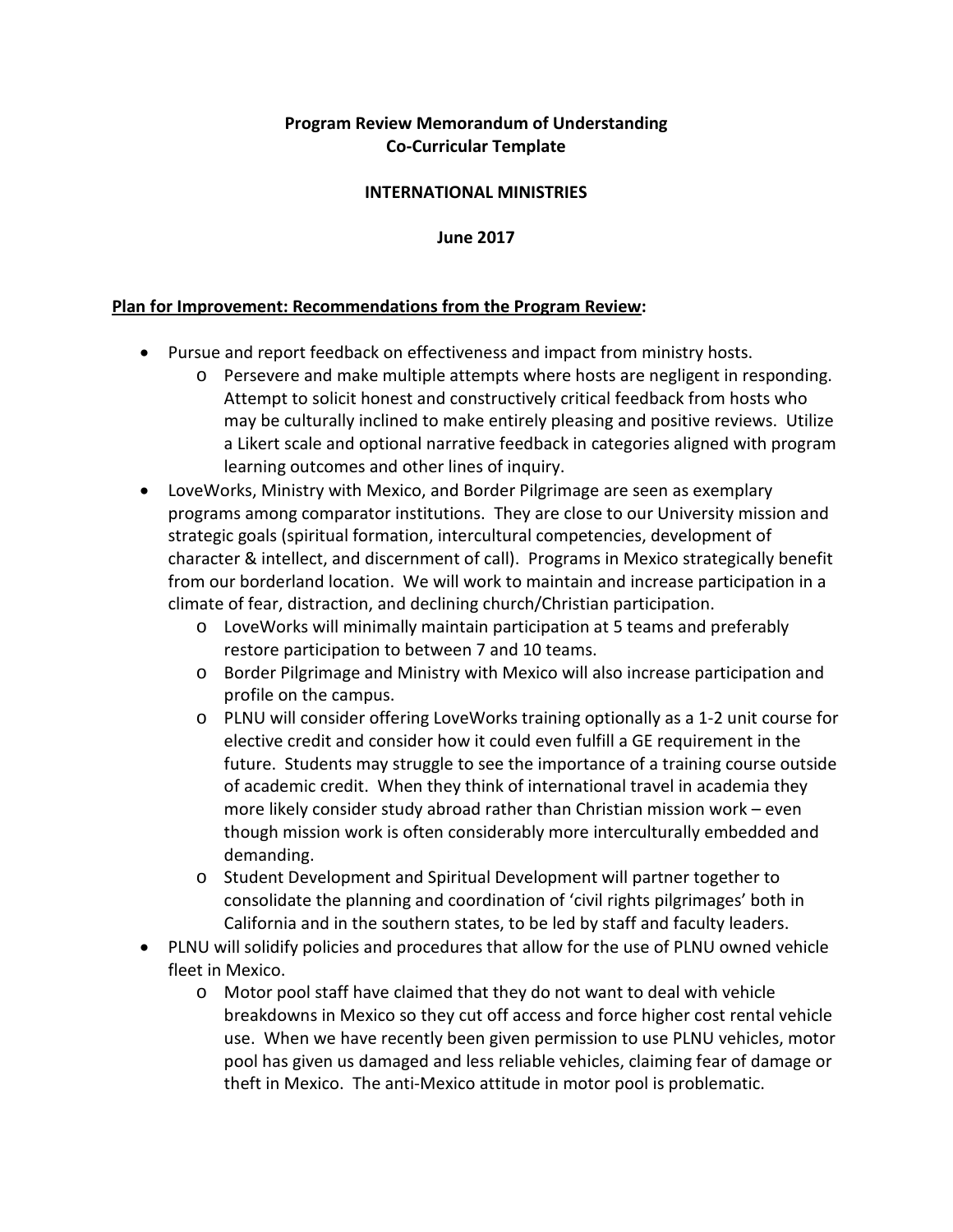## **Action Steps for Implementing Improvements:**

HOST FEEDBACK:

- Formulate feedback questionnaire for ministry hosts and plan for multiple options for data collection: telephone interview, google form, and other methods. Implement for 5 summer 2018 LoveWorks teams and include provisionally in annual assessment report for 2018. [JUNE-JULY 2018]
- Implement similar feedback questionnaire with Ministry with Mexico hosts. [MAY-JULY 2018]

## PROGRAM PARTICIPATION:

- Increase marketing efforts via e-mail, outreach to classes and residence halls, invitation to meet one-on-one with campus pastors and IM staff to discern involvement and address concerns, invitation to Nazarene missions training conference on campus, create new video promotional resources, and more. Plan for increased outreach to staff and faculty in campus meetings, with videos, and personal meetings. [August – September 2018]
- Work to retain more of the approximately 40% of LoveWorks applicants who do not commit to participate. Examine feasibility for a LoveWorks acceptance/team reveal event with team co-leaders selected and present. Promote early solidification of the team and a foretaste of training/teambuilding. Alternately, consider one-on-one meetings with IM staff at the point of team acceptance to therapeutically address/challenge student concerns/fears. [November-December 2018]
- Solicit cabinet opinion/approval for pilgrimages, both California and US South, to be promoted and coordinated by International Ministries, to be co-led by staff and faculty leaders. [June - October 2018]
- Begin earnest conversation with faculty about making LoveWorks training available for optional 1-2 units of academic credit, possibly even as an option for fulfillment of a general education requirement as part of general education revision.

### MEXICO TRANSPORTATION:

• Senior administration to issue guidance to motor pool leadership regarding the vehicles that should be made available for use in Tijuana/Tecate area. [June-August 2018]

## **Assessment Measures:**

HOST FEEDBACK:

- Measurement of the total number of hosts who provide feedback. We will aim to receive feedback from at least ¾ of hosts.
- On a 5-point Likert scale assessment we hope to receive a mean of 3.5 or better on each applicable learning outcome as rated by hosts across our programs.